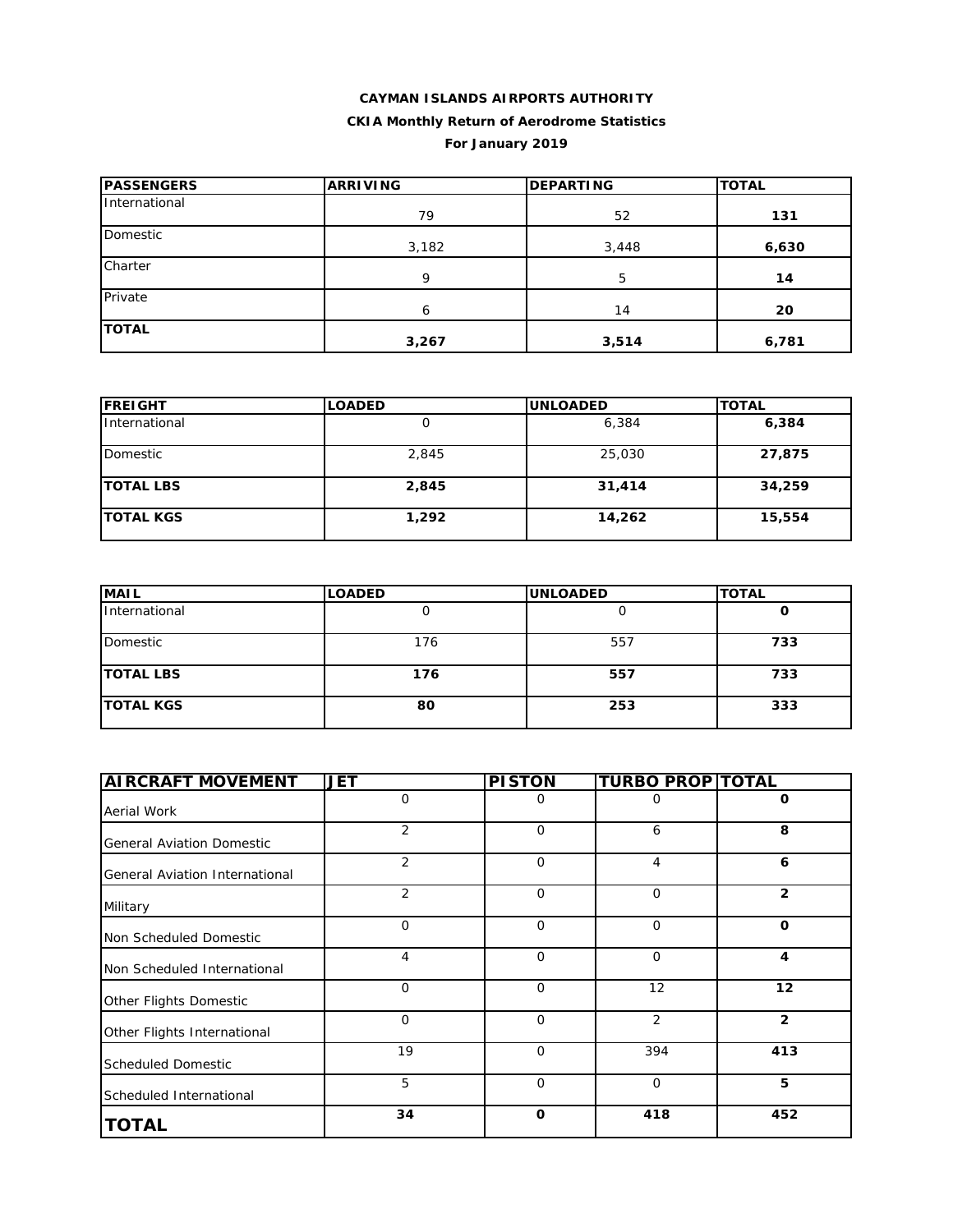### **CAYMAN ISLANDS AIRPORTS AUTHORITY CKIA Monthly Return of Aerodrome Statistics For February 2019**

| <b>PASSENGERS</b> | <b>ARRIVING</b> | <b>DEPARTING</b> | <b>TOTAL</b> |  |
|-------------------|-----------------|------------------|--------------|--|
| International     | 111             | 60               | 171          |  |
| Domestic          | 2,723           | 2,806            | 5,529        |  |
| Charter           | 0               | 0                | $\mathbf{o}$ |  |
| Private           | 13              | 15               | 28           |  |
| <b>TOTAL</b>      | 2,847           | 2,881            | 5,728        |  |

| <b>IFREIGHT</b>   | <b>LOADED</b> | <b>UNLOADED</b> | <b>TOTAL</b> |
|-------------------|---------------|-----------------|--------------|
| International     | 3,932         |                 | 3,932        |
| Domestic          | 22,738        | 22,890          | 45,628       |
| <b>TOTAL LBS</b>  | 26,670        | 22,890          | 49,560       |
| <b>ITOTAL KGS</b> | 12,108        | 10,392          | 22,500       |

| <b>MAIL</b>      | <b>LOADED</b> | <b>UNLOADED</b> | <b>TOTAL</b> |
|------------------|---------------|-----------------|--------------|
| International    |               |                 | u            |
| Domestic         | 253           | 558             | 811          |
| <b>TOTAL LBS</b> | 253           | 558             | 811          |
| <b>TOTAL KGS</b> | 115           | 253             | 368          |

| <b>AIRCRAFT MOVEMENT</b>         | <b>JET</b>  | <b>PISTON</b>  | <b>TURBO PROP TOTAL</b> |                |
|----------------------------------|-------------|----------------|-------------------------|----------------|
| Aerial Work                      | 0           | O              | Ο                       | 0              |
| <b>General Aviation Domestic</b> | $\mathbf 0$ | 1              | 12                      | 13             |
| General Aviation International   | 6           | 1              | $\mathbf 0$             | 7              |
| Military                         | $\Omega$    | $\Omega$       | $\Omega$                | $\Omega$       |
| Non Scheduled Domestic           | 0           | $\mathbf 0$    | $\overline{2}$          | $\overline{2}$ |
| Non Scheduled International      | 4           | $\mathbf 0$    | $\mathbf 0$             | 4              |
| Other Flights Domestic           | $\Omega$    | $\Omega$       | 11                      | 11             |
| Other Flights International      | $\mathbf 0$ | $\Omega$       | $\Omega$                | $\mathbf{o}$   |
| <b>Scheduled Domestic</b>        | 20          | $\mathbf 0$    | 349                     | 369            |
| Scheduled International          | 4           | $\mathbf 0$    | $\mathbf 0$             | 4              |
| <b>TOTAL</b>                     | 34          | $\overline{2}$ | 374                     | 410            |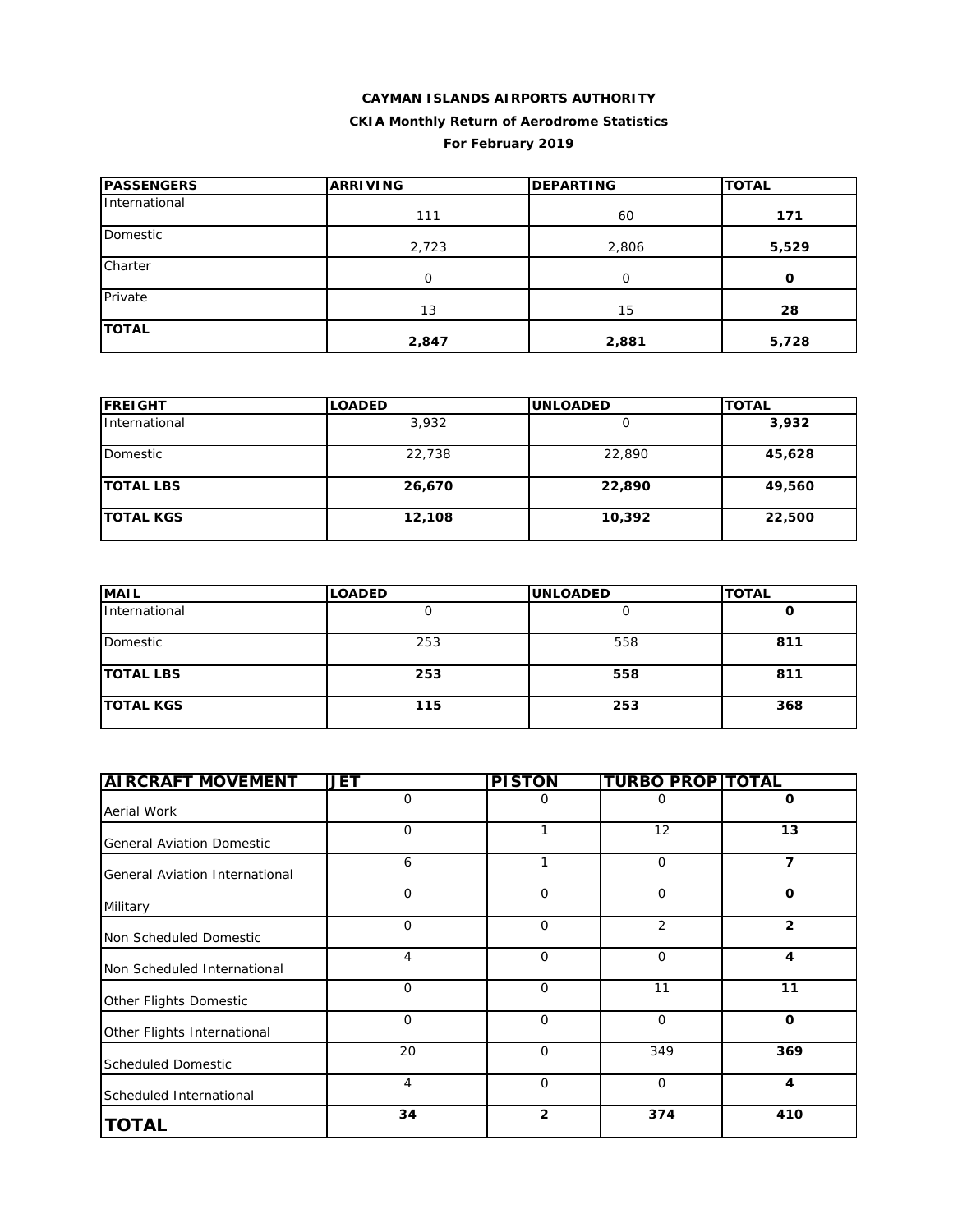#### **CAYMAN ISLANDS AIRPORTS AUTHORITY CKIA Monthly Return of Aerodrome Statistics**

#### **For March 2019**

| <b>PASSENGERS</b> | <b>ARRIVING</b> | <b>DEPARTING</b> | <b>TOTAL</b> |  |
|-------------------|-----------------|------------------|--------------|--|
| International     | 145             | 42               | 187          |  |
| <b>Domestic</b>   | 3,780           | 3,986            | 7,766        |  |
| Charter           | $\mathbf 0$     | 14               | 14           |  |
| Private           | 13              | 27               | 40           |  |
| <b>TOTAL</b>      | 3,938           | 4,055            | 7,993        |  |

| <b>FREIGHT</b>   | <b>LOADED</b> | <b>UNLOADED</b> | <b>TOTAL</b> |
|------------------|---------------|-----------------|--------------|
| International    |               | 4,217           | 4,217        |
| Domestic         | 2,601         | 35,662          | 38,263       |
| <b>TOTAL LBS</b> | 2,601         | 39,879          | 42,480       |
| <b>TOTAL KGS</b> | 1,181         | 18,105          | 19,286       |

| <b>MAIL</b>      | <b>LOADED</b> | <b>UNLOADED</b> | <b>TOTAL</b> |
|------------------|---------------|-----------------|--------------|
| International    |               |                 | u            |
| Domestic         | 249           | 994             | 1,243        |
| <b>TOTAL LBS</b> | 249           | 994             | 1,243        |
| <b>TOTAL KGS</b> | 113           | 451             | 564          |

| <b>AIRCRAFT MOVEMENT</b>         | <b>JET</b>  | <b>PISTON</b>  | <b>TURBO PROP TOTAL</b> |             |
|----------------------------------|-------------|----------------|-------------------------|-------------|
| Aerial Work                      | 0           | 0              | $\mathbf 0$             | 0           |
| <b>General Aviation Domestic</b> | 3           | 4              | 7                       | 14          |
| General Aviation International   | 5           | $\overline{4}$ | $\mathbf 0$             | 9           |
| Military                         | $\mathbf 0$ | $\mathbf 0$    | $\mathbf 0$             | $\mathbf 0$ |
| Non Scheduled Domestic           | $\mathbf 0$ | $\mathbf 0$    | 1                       | 1           |
| Non Scheduled International      | $\mathbf 0$ | $\mathbf 0$    | $\mathbf 0$             | O           |
| Other Flights Domestic           | $\mathbf 0$ | $\mathbf 0$    | 11                      | 11          |
| Other Flights International      | $\mathbf 0$ | $\mathbf 0$    | $\mathbf 0$             | O           |
| <b>Scheduled Domestic</b>        | 24          | $\Omega$       | 413                     | 437         |
| Scheduled International          | 6           | 0              | $\mathbf 0$             | 6           |
| <b>TOTAL</b>                     | 38          | 8              | 432                     | 478         |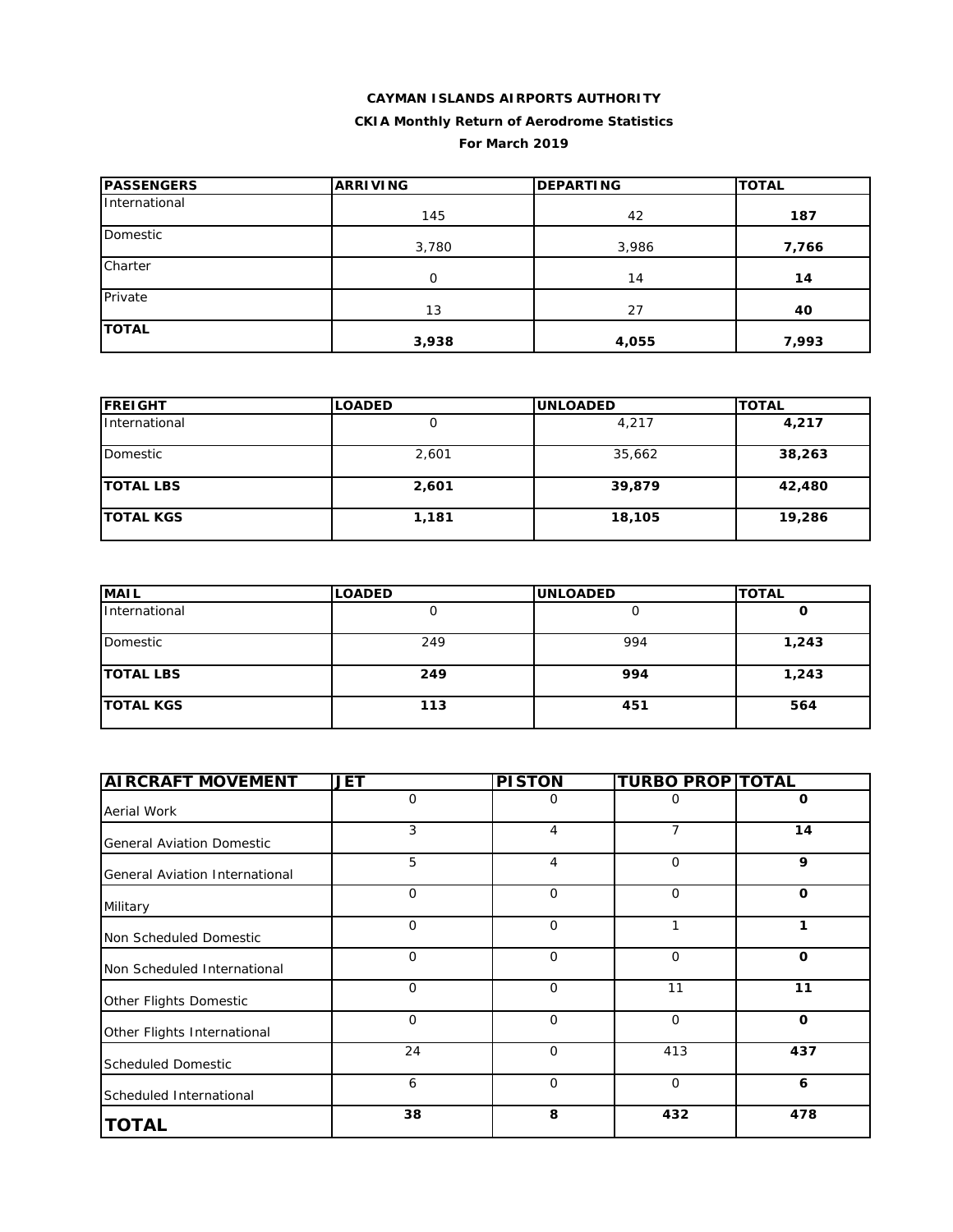### **CAYMAN ISLANDS AIRPORTS AUTHORITY CKIA Monthly Return of Aerodrome Statistics For April 2019**

| <b>PASSENGERS</b> | <b>ARRIVING</b> | <b>DEPARTING</b> | <b>TOTAL</b> |
|-------------------|-----------------|------------------|--------------|
| International     | 90              | 13               | 103          |
| Domestic          | 3,207           | 3,384            | 6,591        |
| Charter           | 0               | $\Omega$         | O            |
| Private           | 31              | 25               | 56           |
| <b>TOTAL</b>      | 3,328           | 3,422            | 6,750        |

| <b>FREIGHT</b>   | <b>LOADED</b> | <b>UNLOADED</b> | <b>TOTAL</b> |  |
|------------------|---------------|-----------------|--------------|--|
| International    |               | 4,132           | 4,132        |  |
| Domestic         | 2,267         | 17,239          | 19,506       |  |
| <b>TOTAL LBS</b> | 2,267         | 21,371          | 23,638       |  |
| <b>TOTAL KGS</b> | 1,029         | 9,702           | 10,732       |  |

| <b>MAIL</b>      | <b>LOADED</b> | <b>UNLOADED</b> | <b>TOTAL</b> |
|------------------|---------------|-----------------|--------------|
| International    | υ             |                 | u            |
| Domestic         | 223           | 1,350           | 1,573        |
| <b>TOTAL LBS</b> | 223           | 1,350           | 1,573        |
| <b>TOTAL KGS</b> | 101           | 613             | 714          |

| <b>AIRCRAFT MOVEMENT</b>         | <b>JET</b>     | <b>PISTON</b> | <b>TURBO PROP TOTAL</b> |                |
|----------------------------------|----------------|---------------|-------------------------|----------------|
| Aerial Work                      | 0              | 0             | 0                       | 0              |
| <b>General Aviation Domestic</b> | 0              | 13            | 12                      | 25             |
| General Aviation International   | $\overline{2}$ | 8             | 4                       | 14             |
| Military                         | $\mathbf 0$    | $\Omega$      | $\mathbf 0$             | $\mathbf 0$    |
| Non Scheduled Domestic           | $\mathbf 0$    | $\mathbf 0$   | 2                       | $\overline{2}$ |
| Non Scheduled International      | 0              | $\mathbf 0$   | 0                       | $\mathbf 0$    |
| Other Flights Domestic           | $\mathbf{O}$   | 1             | 13                      | 14             |
| Other Flights International      | $\Omega$       | $\Omega$      | $\mathbf 0$             | $\mathbf 0$    |
| <b>Scheduled Domestic</b>        | 14             | $\Omega$      | 392                     | 406            |
| Scheduled International          | 4              | $\mathbf 0$   | $\mathbf 0$             | 4              |
| <b>TOTAL</b>                     | 20             | 22            | 423                     | 465            |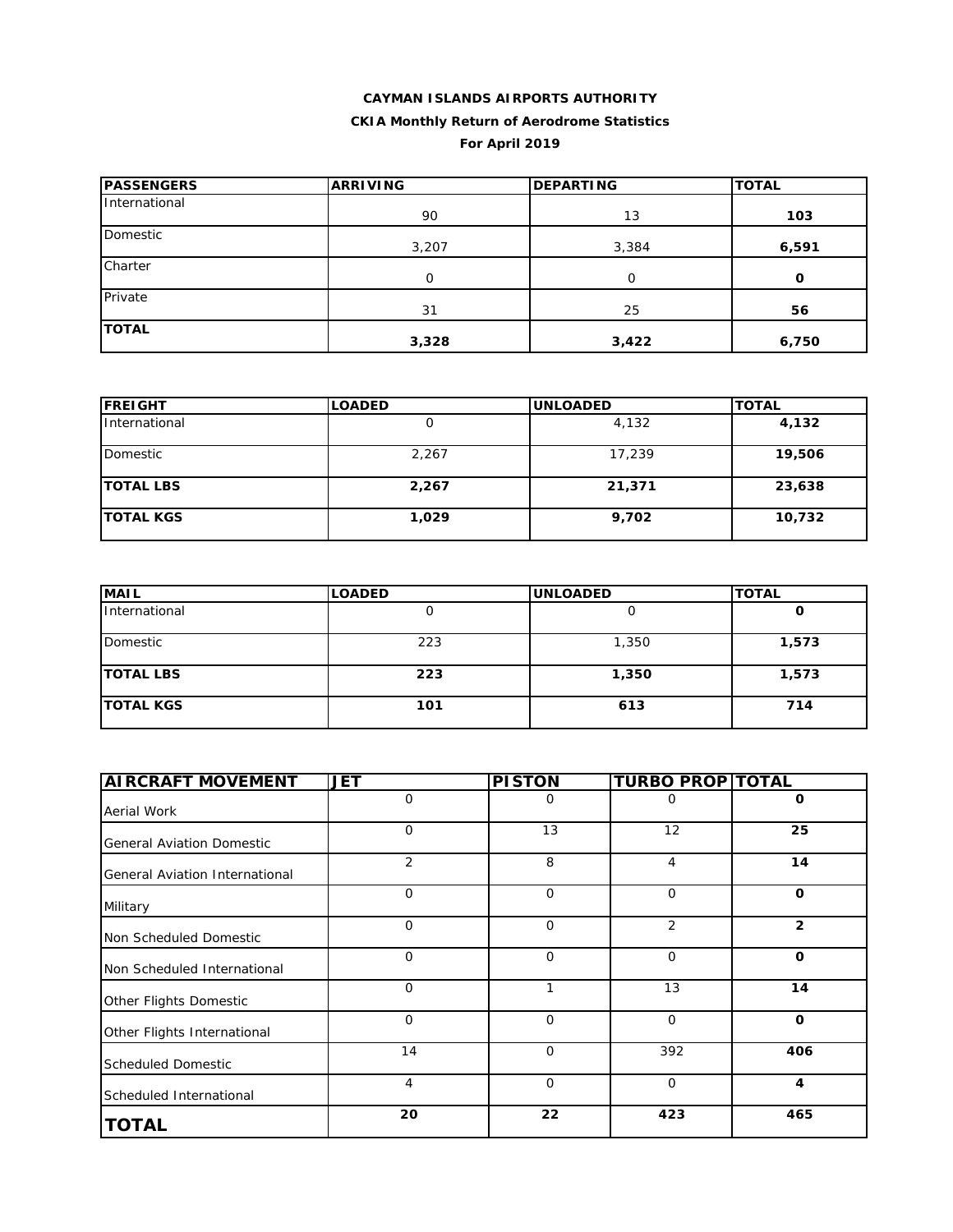## **CAYMAN ISLANDS AIRPORTS AUTHORITY**

### **CKIA Monthly Return of Aerodrome Statistics**

### **For May 2019**

| <b>PASSENGERS</b> | <b>ARRIVING</b> | <b>DEPARTING</b> | <b>TOTAL</b> |  |
|-------------------|-----------------|------------------|--------------|--|
| International     | 128             | 13               | 141          |  |
| Domestic          | 3,725           | 3,785            | 7,510        |  |
| Charter           | 0               | U                | $\mathbf{o}$ |  |
| Private           |                 |                  | 14           |  |
| <b>TOTAL</b>      | 3,860           | 3,805            | 7,665        |  |

| <b>FREIGHT</b>       | <b>LOADED</b> | <b>UNLOADED</b> | <b>TOTAL</b> |  |
|----------------------|---------------|-----------------|--------------|--|
| <i>International</i> |               | 4,163           | 4,163        |  |
| Domestic             | 4,806         | 16,623          | 21,429       |  |
| <b>TOTAL LBS</b>     | 4,806         | 20,786          | 25,592       |  |
| <b>TOTAL KGS</b>     | 2,182         | 9,437           | 11,619       |  |

| <b>MAIL</b>      | <b>LOADED</b> | <b>UNLOADED</b> | <b>TOTAL</b> |
|------------------|---------------|-----------------|--------------|
| International    |               |                 | u            |
| Domestic         | 147           | 574             | 721          |
| <b>TOTAL LBS</b> | 147           | 574             | 721          |
| <b>TOTAL KGS</b> | 67            | 261             | 327          |

| <b>AIRCRAFT MOVEMENT</b>         | <b>JET</b>     | <b>PISTON</b> | <b>TURBO PROP TOTAL</b> |                |
|----------------------------------|----------------|---------------|-------------------------|----------------|
| Aerial Work                      | O              | 0             | 0                       | 0              |
| <b>General Aviation Domestic</b> | $\overline{O}$ | 2             | 9                       | 11             |
| General Aviation International   | $\mathbf 0$    | 2             | $\mathbf 0$             | $\overline{2}$ |
| Military                         | $\mathbf 0$    | $\mathbf 0$   | $\Omega$                | $\mathbf 0$    |
| Non Scheduled Domestic           | 3              | $\mathbf 0$   | 2                       | 5              |
| Non Scheduled International      | $\overline{4}$ | $\mathbf 0$   | $\mathbf 0$             | 4              |
| Other Flights Domestic           | $\mathbf 0$    | $\mathbf 0$   | $\overline{4}$          | $\overline{4}$ |
| Other Flights International      | $\mathbf 0$    | $\mathbf 0$   | $\mathbf 0$             | $\mathbf 0$    |
| <b>Scheduled Domestic</b>        | 28             | $\Omega$      | 387                     | 415            |
| Scheduled International          | 5              | 0             | $\mathbf 0$             | 5              |
| <b>TOTAL</b>                     | 40             | 4             | 402                     | 446            |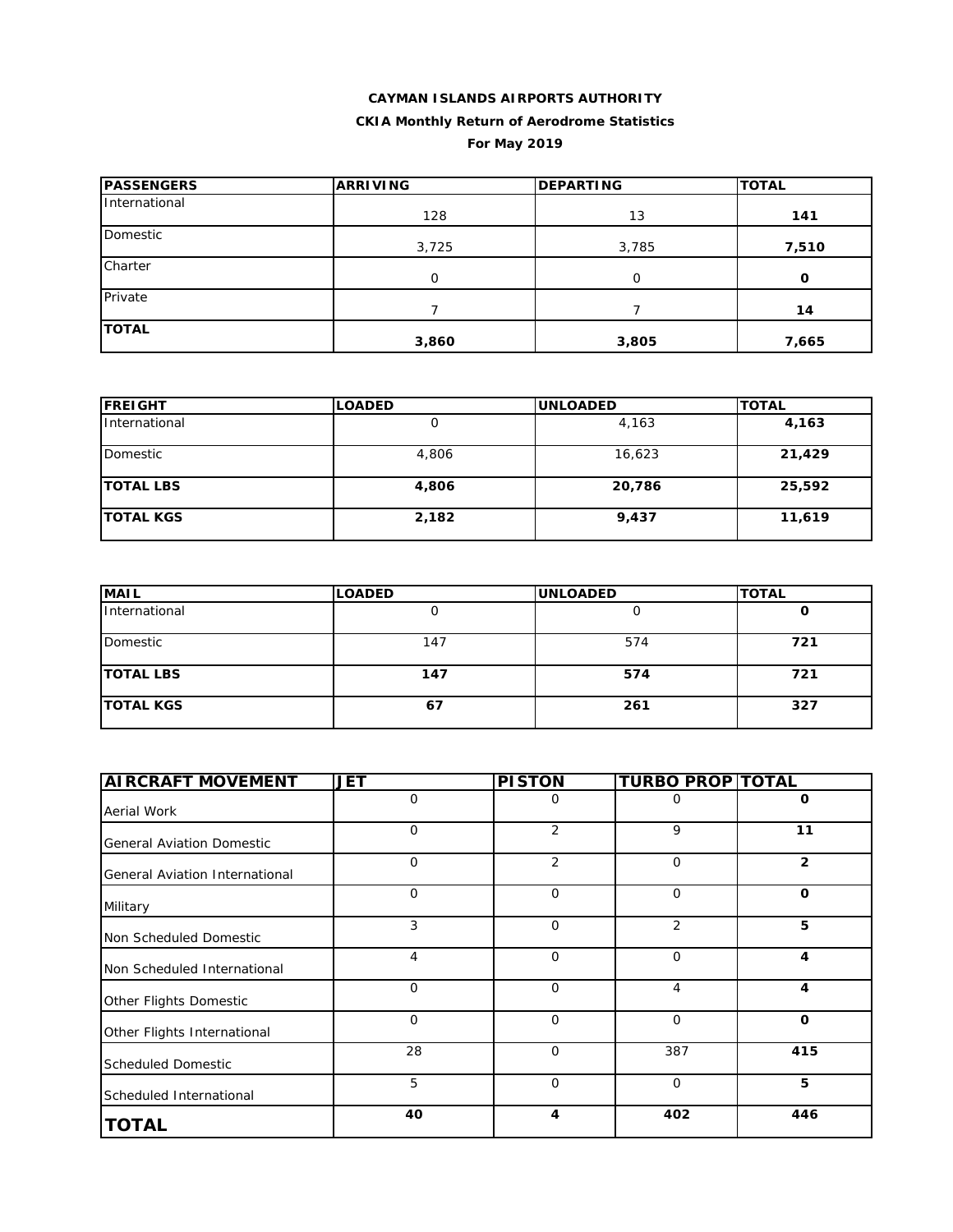# **CAYMAN ISLANDS AIRPORTS AUTHORITY**

### **CKIA Monthly Return of Aerodrome Statistics**

**For June 2019**

| <b>PASSENGERS</b> | <b>ARRIVING</b> | <b>DEPARTING</b> | <b>TOTAL</b> |
|-------------------|-----------------|------------------|--------------|
| International     | 212             | 46               | 258          |
| Domestic          | 3,051           | 3,158            | 6,209        |
| Charter           | 0               | $\Omega$         | O            |
| Private           | 12              | 13               | 25           |
| <b>TOTAL</b>      | 3,275           | 3,217            | 6,492        |

| <b>FREIGHT</b>   | <b>LOADED</b> | <b>UNLOADED</b> | <b>TOTAL</b> |
|------------------|---------------|-----------------|--------------|
| International    |               | 5,511           | 5,511        |
| Domestic         | 4,166         | 16,533          | 20,699       |
| <b>TOTAL LBS</b> | 4,166         | 22,044          | 26,210       |
| <b>TOTAL KGS</b> | 1,891         | 10,008          | 11,899       |

| <b>MAIL</b>      | <b>LOADED</b> | <b>UNLOADED</b> | <b>TOTAL</b> |
|------------------|---------------|-----------------|--------------|
| International    |               |                 |              |
| Domestic         | 56            | 618             | 674          |
| <b>TOTAL LBS</b> | 56            | 618             | 674          |
| <b>TOTAL KGS</b> | 25            | 281             | 306          |

| <b>AIRCRAFT MOVEMENT</b>         | <b>JET</b>     | <b>PISTON</b> | <b>TURBO PROP TOTAL</b> |                |
|----------------------------------|----------------|---------------|-------------------------|----------------|
| Aerial Work                      | $\Omega$       | 0             | 18                      | 18             |
| <b>General Aviation Domestic</b> |                | $\mathbf 0$   | 19                      | 20             |
| General Aviation International   | $\overline{2}$ | $\mathbf{O}$  | 5                       | 7              |
| Military                         | $\Omega$       | $\Omega$      | 2                       | $\overline{2}$ |
| Non Scheduled Domestic           | 0              | 0             | 0                       | 0              |
| Non Scheduled International      |                | 0             | 0                       | 1              |
| Other Flights Domestic           | $\Omega$       | $\Omega$      | $\Omega$                | $\Omega$       |
| Other Flights International      | $\Omega$       | 0             | $\overline{O}$          | $\mathbf 0$    |
| <b>Scheduled Domestic</b>        | 21             | $\mathbf 0$   | 384                     | 405            |
| Scheduled International          | 5              | 0             | $\mathbf 0$             | 5              |
| <b>TOTAL</b>                     | 30             | $\mathbf 0$   | 428                     | 458            |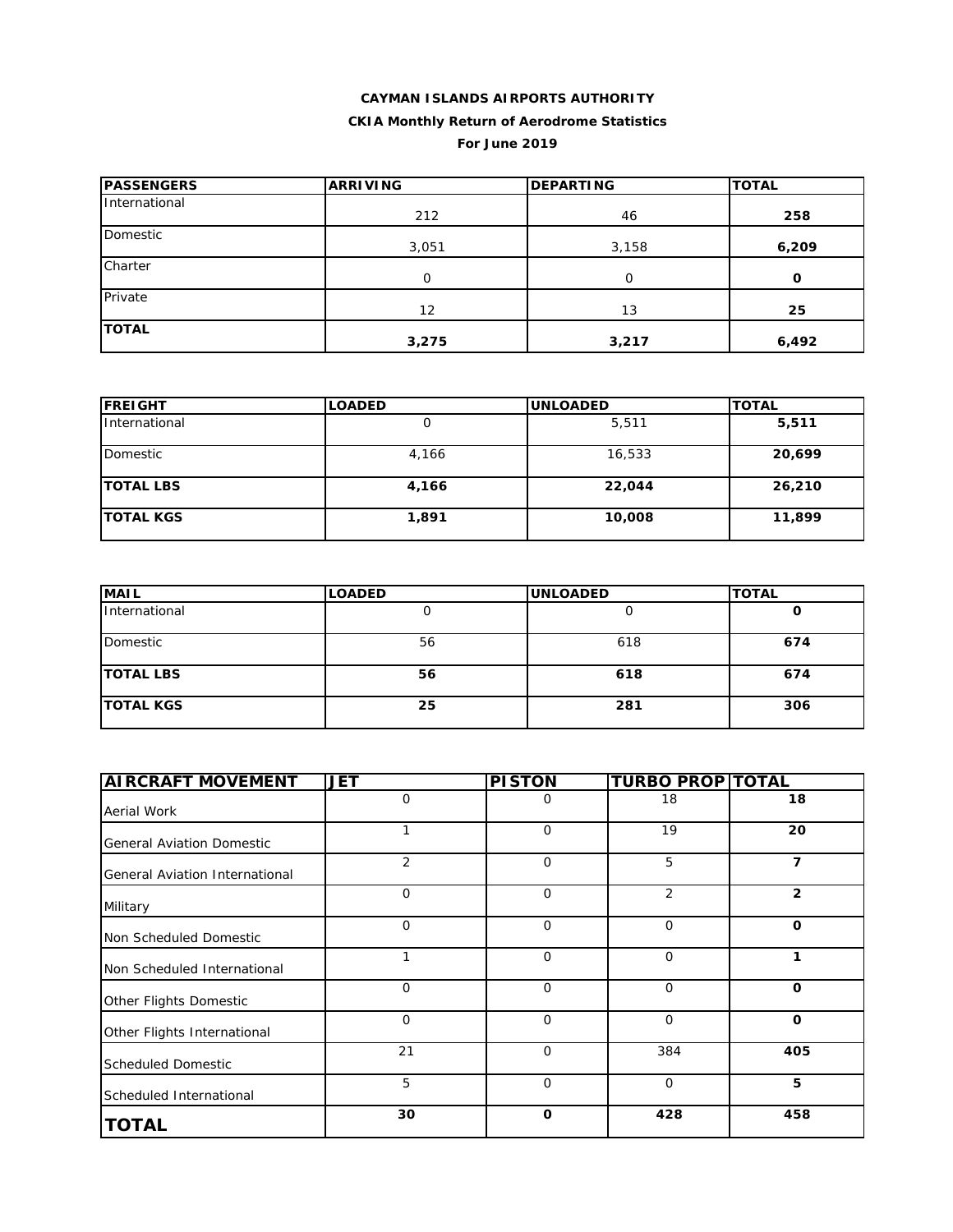## **CAYMAN ISLANDS AIRPORTS AUTHORITY CKIA Monthly Return of Aerodrome Statistics**

**For July 2019**

| <b>PASSENGERS</b> | <b>ARRIVING</b> | <b>DEPARTING</b> | <b>TOTAL</b> |  |
|-------------------|-----------------|------------------|--------------|--|
| International     | 165             | 45               | 210          |  |
| Domestic          | 2,870           | 3,222            | 6,092        |  |
| Charter           | 10              | 10               | 20           |  |
| Private           |                 |                  | 8            |  |
| <b>TOTAL</b>      | 3,042           | 3,268            | 6,310        |  |

| <b>FREIGHT</b>   | <b>LOADED</b> | <b>UNLOADED</b> | <b>TOTAL</b> |
|------------------|---------------|-----------------|--------------|
| International    |               | 2.951           | 2,951        |
| Domestic         | 4,323         | 13,671          | 17,994       |
| <b>TOTAL LBS</b> | 4,323         | 16,622          | 20,945       |
| <b>TOTAL KGS</b> | 1,963         | 7,546           | 9,509        |

| <b>MAIL</b>      | <b>LOADED</b> | <b>UNLOADED</b> | <b>TOTAL</b> |
|------------------|---------------|-----------------|--------------|
| International    |               |                 | U            |
| Domestic         | 263           | 615             | 878          |
| <b>TOTAL LBS</b> | 263           | 615             | 878          |
| <b>TOTAL KGS</b> | 119           | 279             | 399          |

| <b>AIRCRAFT MOVEMENT</b>         | <b>JET</b>  | <b>PISTON</b> | <b>TURBO PROP TOTAL</b> |             |
|----------------------------------|-------------|---------------|-------------------------|-------------|
| Aerial Work                      | 0           | 0             | 20                      | 20          |
| <b>General Aviation Domestic</b> | 2           | 3             | $\overline{2}$          | 7           |
| General Aviation International   | 0           | 3             | $\mathbf{O}$            | 3           |
| Military                         | 0           | $\Omega$      | $\mathbf{O}$            | $\Omega$    |
| Non Scheduled Domestic           | 0           | $\Omega$      | 1                       | 1           |
| Non Scheduled International      | 0           | $\mathbf 0$   | $\mathbf 0$             | $\mathbf 0$ |
| Other Flights Domestic           | $\mathbf 0$ | $\mathbf 0$   | 8                       | 8           |
| Other Flights International      | 0           | $\Omega$      | 0                       | $\Omega$    |
| <b>Scheduled Domestic</b>        | 12          | $\mathbf 0$   | 396                     | 408         |
| Scheduled International          | 4           | $\mathbf 0$   | 1                       | 5           |
| <b>TOTAL</b>                     | 18          | 6             | 428                     | 452         |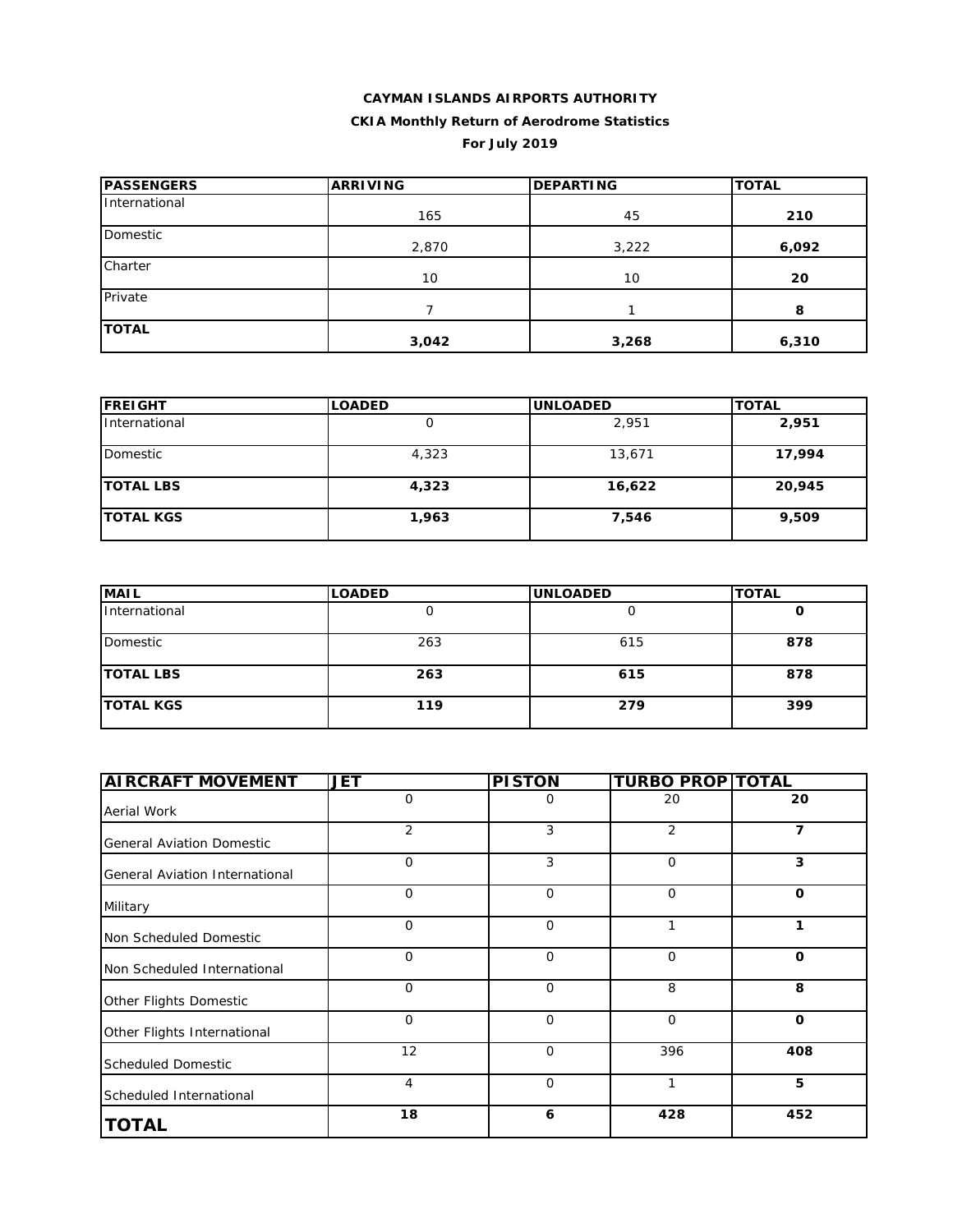### **CAYMAN ISLANDS AIRPORTS AUTHORITY CKIA Monthly Return of Aerodrome Statistics For August 2019**

| <b>PASSENGERS</b> | <b>ARRIVING</b> | <b>DEPARTING</b> | <b>TOTAL</b> |  |
|-------------------|-----------------|------------------|--------------|--|
| International     | 152             | 52               | 204          |  |
| Domestic          | 2,790           | 3,316            | 6,106        |  |
| Charter           | 0               | 0                | O            |  |
| Private           | 10              | 10               | 20           |  |
| <b>TOTAL</b>      | 2,952           | 3,378            | 6,330        |  |

| <b>FREIGHT</b>   | <b>LOADED</b> | <b>IUNLOADED</b> | <b>TOTAL</b> |
|------------------|---------------|------------------|--------------|
| International    |               | 1,650            | 1,650        |
| Domestic         | 4,183         | 14,653           | 18,836       |
| <b>TOTAL LBS</b> | 4,183         | 16,303           | 20,486       |
| <b>TOTAL KGS</b> | 1,899         | 7,402            | 9,301        |

| <b>MAIL</b>      | <b>LOADED</b> | <b>UNLOADED</b> | <b>TOTAL</b> |
|------------------|---------------|-----------------|--------------|
| International    |               |                 | u            |
| Domestic         | 153           | 1,302           | 1,455        |
| <b>TOTAL LBS</b> | 153           | 1,302           | 1,455        |
| <b>TOTAL KGS</b> | 69            | 591             | 661          |

| <b>AIRCRAFT MOVEMENT</b>         | <b>JET</b>   | <b>PISTON</b>  | <b>TURBO PROP TOTAL</b> |             |
|----------------------------------|--------------|----------------|-------------------------|-------------|
| Aerial Work                      | 0            | 0              | 0                       | 0           |
| <b>General Aviation Domestic</b> | 4            | 2              | 3                       | 9           |
| General Aviation International   | 9            | $\overline{2}$ | $\mathbf 0$             | 11          |
| Military                         | $\mathbf{O}$ | $\Omega$       | $\mathbf 0$             | $\mathbf 0$ |
| Non Scheduled Domestic           | 3            | $\Omega$       | 1                       | 4           |
| Non Scheduled International      | 1            | $\mathbf 0$    | $\mathbf 0$             | 1           |
| Other Flights Domestic           | $\mathbf{O}$ | $\mathbf 0$    | 18                      | 18          |
| Other Flights International      | $\Omega$     | $\Omega$       | 1                       | 1           |
| <b>Scheduled Domestic</b>        | 12           | $\Omega$       | 378                     | 390         |
| Scheduled International          | 4            | $\mathbf 0$    | $\mathbf 0$             | 4           |
| <b>TOTAL</b>                     | 33           | 4              | 401                     | 438         |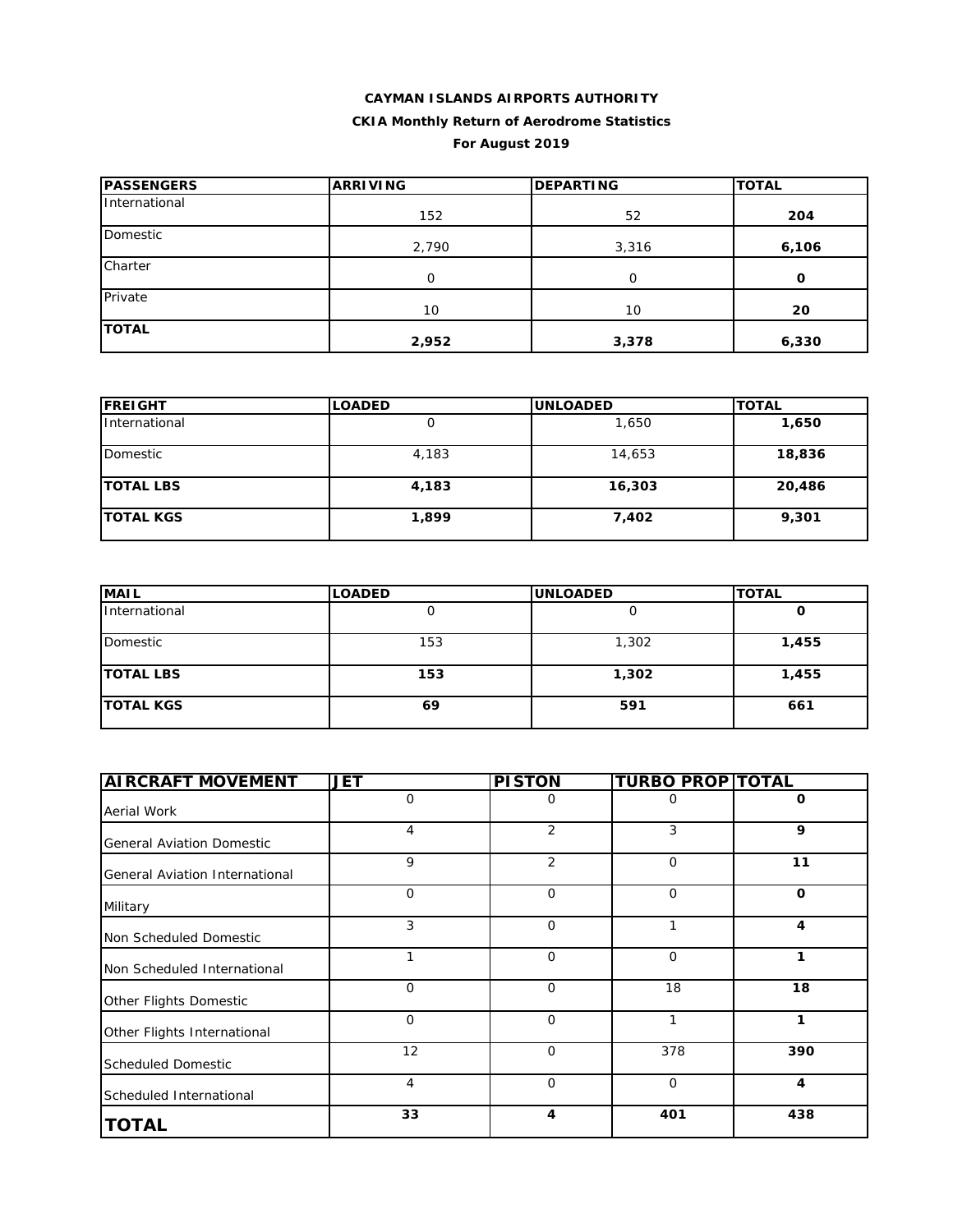### **CAYMAN ISLANDS AIRPORTS AUTHORITY CKIA Monthly Return of Aerodrome Statistics For September 2019**

| <b>PASSENGERS</b> | <b>ARRIVING</b> | <b>DEPARTING</b> | <b>TOTAL</b> |
|-------------------|-----------------|------------------|--------------|
| International     | 92              | 26               | 118          |
| Domestic          | 2,456           | 2,554            | 5,010        |
| Charter           | $\Omega$        | 0                | 0            |
| Private           | 13              | 18               | 31           |
| <b>TOTAL</b>      | 2,561           | 2,598            | 5,159        |

| <b>FREIGHT</b>   | <b>LOADED</b> | <b>UNLOADED</b> | <b>TOTAL</b> |
|------------------|---------------|-----------------|--------------|
| International    |               | 5,240           | 5,240        |
| Domestic         | 3,086         | 12,150          | 15,236       |
| <b>TOTAL LBS</b> | 3,086         | 17,390          | 20,476       |
| <b>TOTAL KGS</b> | 1,401         | 7,895           | 9,296        |

| <b>MAIL</b>      | <b>LOADED</b> | <b>UNLOADED</b> | <b>TOTAL</b> |
|------------------|---------------|-----------------|--------------|
| International    | ◡             |                 | u            |
| Domestic         | 104           | 475             | 579          |
| <b>TOTAL LBS</b> | 104           | 475             | 579          |
| <b>TOTAL KGS</b> | 47            | 216             | 263          |

| <b>AIRCRAFT MOVEMENT</b>         | JET            | <b>PISTON</b>  | <b>TURBO PROP TOTAL</b> |             |
|----------------------------------|----------------|----------------|-------------------------|-------------|
| Aerial Work                      | $\mathbf 0$    | 0              | 14                      | 14          |
| <b>General Aviation Domestic</b> | $\mathbf 0$    |                | 4                       | 5           |
| General Aviation International   | $\overline{4}$ | 1              | $\mathbf 0$             | 5           |
| Military                         | $\mathbf 0$    | $\Omega$       | $\mathbf 0$             | $\mathbf 0$ |
| Non Scheduled Domestic           | $\mathbf 0$    | $\mathbf 0$    | $\mathbf 0$             | $\mathbf 0$ |
| Non Scheduled International      | 7              | $\mathbf 0$    | 0                       | 7           |
| Other Flights Domestic           | $\mathbf 0$    | $\mathbf 0$    | 5                       | 5           |
| Other Flights International      | $\mathbf 0$    | $\mathbf 0$    | $\mathbf 0$             | $\mathbf 0$ |
| <b>Scheduled Domestic</b>        | 16             | $\Omega$       | 319                     | 335         |
| Scheduled International          | $\overline{4}$ | $\mathbf 0$    | $\mathbf 0$             | 4           |
| <b>TOTAL</b>                     | 31             | $\overline{2}$ | 342                     | 375         |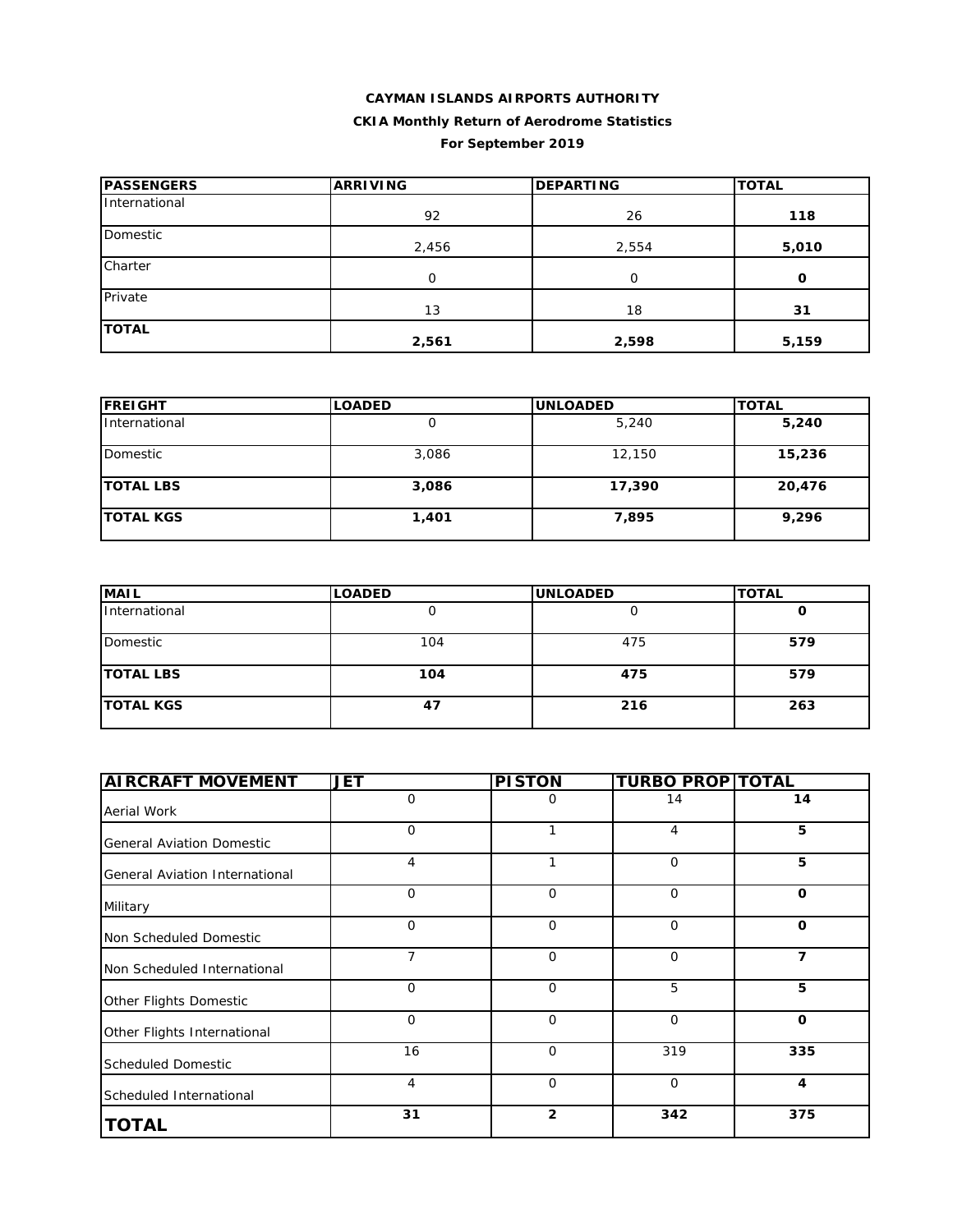### **CAYMAN ISLANDS AIRPORTS AUTHORITY CKIA Monthly Return of Aerodrome Statistics For October 2019**

| <b>PASSENGERS</b> | <b>ARRIVING</b> | <b>DEPARTING</b> | <b>TOTAL</b> |
|-------------------|-----------------|------------------|--------------|
| International     | 179             | 101              | 280          |
| Domestic          | 2,755           | 2,926            | 5,681        |
| Charter           | 0               | 0                | O            |
| Private           | 0               |                  |              |
| <b>TOTAL</b>      | 2,934           | 3,028            | 5,962        |

| <b>FREIGHT</b>   | <b>LOADED</b> | <b>UNLOADED</b> | <b>TOTAL</b> |
|------------------|---------------|-----------------|--------------|
| International    |               | 2,963           | 2,963        |
| Domestic         | 2,509         | 15,692          | 18,201       |
| <b>TOTAL LBS</b> | 2,509         | 18,655          | 21,164       |
| <b>TOTAL KGS</b> | 1,139         | 8,469           | 9,608        |

| <b>MAIL</b>      | <b>LOADED</b> | <b>UNLOADED</b> | <b>TOTAL</b> |
|------------------|---------------|-----------------|--------------|
| International    |               |                 |              |
| Domestic         | 67            | 576             | 643          |
| <b>TOTAL LBS</b> | 67            | 576             | 643          |
| <b>TOTAL KGS</b> | 30            | 262             | 292          |

| <b>AIRCRAFT MOVEMENT</b>         | <b>JET</b>   | <b>PISTON</b>  | <b>TURBO PROP TOTAL</b> |             |
|----------------------------------|--------------|----------------|-------------------------|-------------|
| Aerial Work                      | 0            | 0              | 0                       | O           |
| <b>General Aviation Domestic</b> | 0            | 1              | 2                       | 3           |
| General Aviation International   | $\mathbf{O}$ | 1              | 0                       | 1           |
| Military                         | $\mathbf{O}$ | $\Omega$       | $\mathbf{O}$            | $\mathbf 0$ |
| Non Scheduled Domestic           | $\mathbf{O}$ | $\mathbf 0$    | $\mathbf 0$             | O           |
| Non Scheduled International      | $\mathbf{O}$ | $\mathbf 0$    | $\mathbf 0$             | $\mathbf 0$ |
| Other Flights Domestic           | $\mathbf{O}$ | $\mathbf 0$    | 8                       | 8           |
| Other Flights International      | $\mathbf 0$  | $\mathbf 0$    | $\mathbf 0$             | $\mathbf 0$ |
| <b>Scheduled Domestic</b>        | 12           | $\Omega$       | 360                     | 372         |
| Scheduled International          | 4            | $\mathbf 0$    | $\mathbf 0$             | 4           |
| <b>TOTAL</b>                     | 16           | $\overline{2}$ | 370                     | 388         |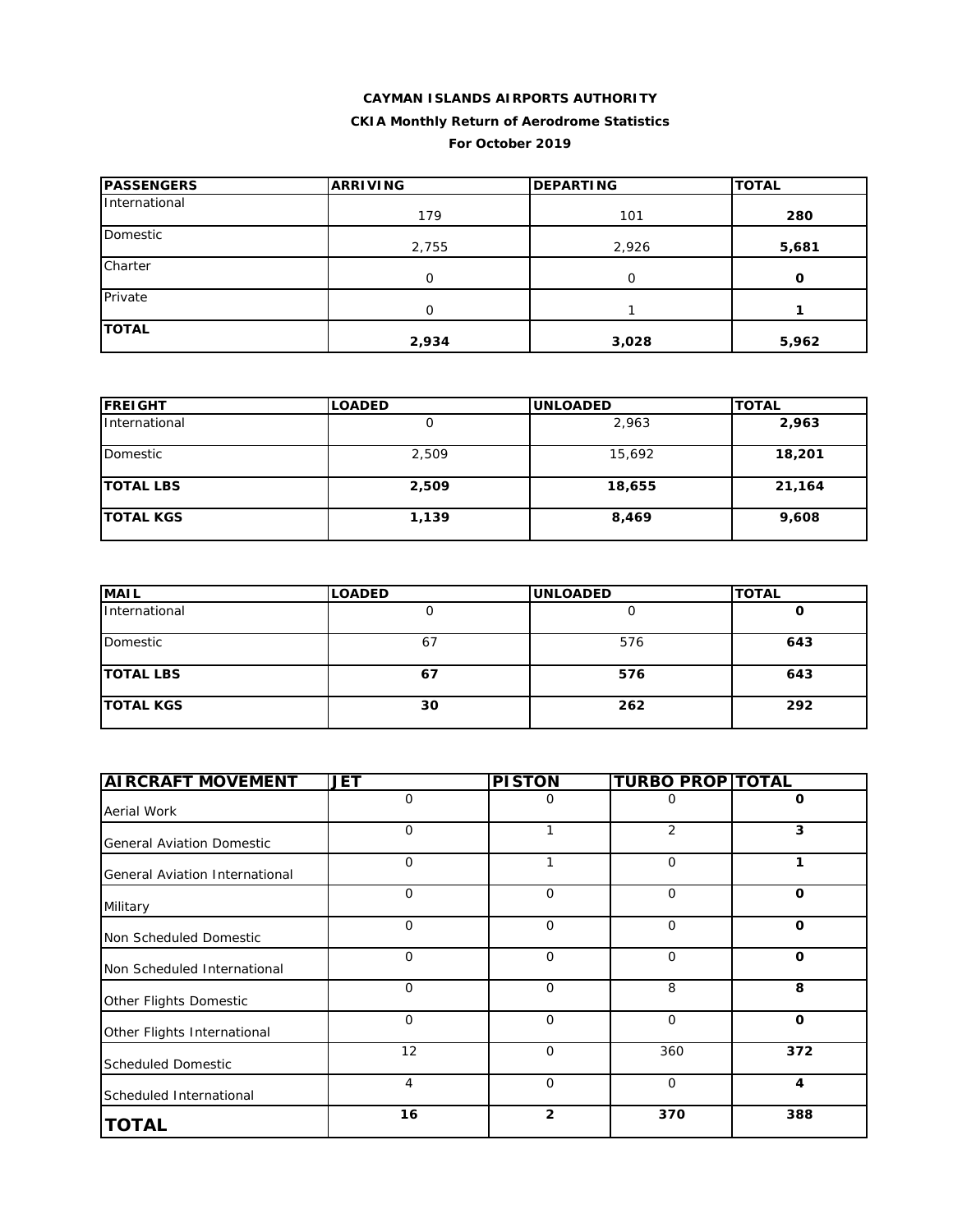### **CAYMAN ISLANDS AIRPORTS AUTHORITY**

### **CKIA Monthly Return of Aerodrome Statistics**

#### **For November 2019**

| <b>IPASSENGERS</b> | <b>ARRIVING</b> | <b>DEPARTING</b> | <b>TOTAL</b> |  |
|--------------------|-----------------|------------------|--------------|--|
| International      | 127             | 84               | 211          |  |
| Domestic           | 3,365           | 3,504            | 6,869        |  |
| Charter            | 0               | $\Omega$         | 0            |  |
| Private            | 13              | 10               | 23           |  |
| <b>TOTAL</b>       | 3,505           | 3,598            | 7,103        |  |

| <b>FREIGHT</b>   | <b>LOADED</b> | <b>UNLOADED</b> | <b>TOTAL</b> |
|------------------|---------------|-----------------|--------------|
| International    |               | 4,712           | 4,712        |
| Domestic         | 4,365         | 19,844          | 24,209       |
| <b>TOTAL LBS</b> | 4,365         | 24,556          | 28,921       |
| <b>TOTAL KGS</b> | 1,982         | 11,148          | 13,130       |

| <b>MAIL</b>      | <b>LOADED</b> | <b>UNLOADED</b> | <b>TOTAL</b> |
|------------------|---------------|-----------------|--------------|
| International    |               |                 | u            |
| Domestic         | 229           | 686             | 915          |
| <b>TOTAL LBS</b> | 229           | 686             | 915          |
| <b>TOTAL KGS</b> | 104           | 311             | 415          |

| <b>AIRCRAFT MOVEMENT</b>         | JET         | <b>PISTON</b>           | <b>TURBO PROP TOTAL</b> |                |
|----------------------------------|-------------|-------------------------|-------------------------|----------------|
| Aerial Work                      | $\mathbf 0$ | 0                       | 20                      | 20             |
| <b>General Aviation Domestic</b> | $\mathbf 0$ | 4                       | 1                       | 5              |
| General Aviation International   | 2           | $\mathbf 0$             | 3                       | 5              |
| Military                         | $\mathbf 0$ | $\mathbf 0$             | $\mathbf 0$             | $\mathbf{o}$   |
| Non Scheduled Domestic           | $\mathbf 0$ | $\mathbf 0$             | 2                       | $\overline{2}$ |
| Non Scheduled International      | $\mathbf 0$ | $\mathbf 0$             | $\mathbf 0$             | $\mathbf{o}$   |
| Other Flights Domestic           | $\mathbf 0$ | $\mathbf 0$             | 20                      | 20             |
| Other Flights International      | $\mathbf 0$ | $\mathbf 0$             | $\mathbf 0$             | $\mathbf{o}$   |
| <b>Scheduled Domestic</b>        | 21          | $\Omega$                | 391                     | 412            |
| Scheduled International          | 5           | $\mathbf 0$             | 0                       | 5              |
| <b>TOTAL</b>                     | 28          | $\overline{\mathbf{4}}$ | 437                     | 469            |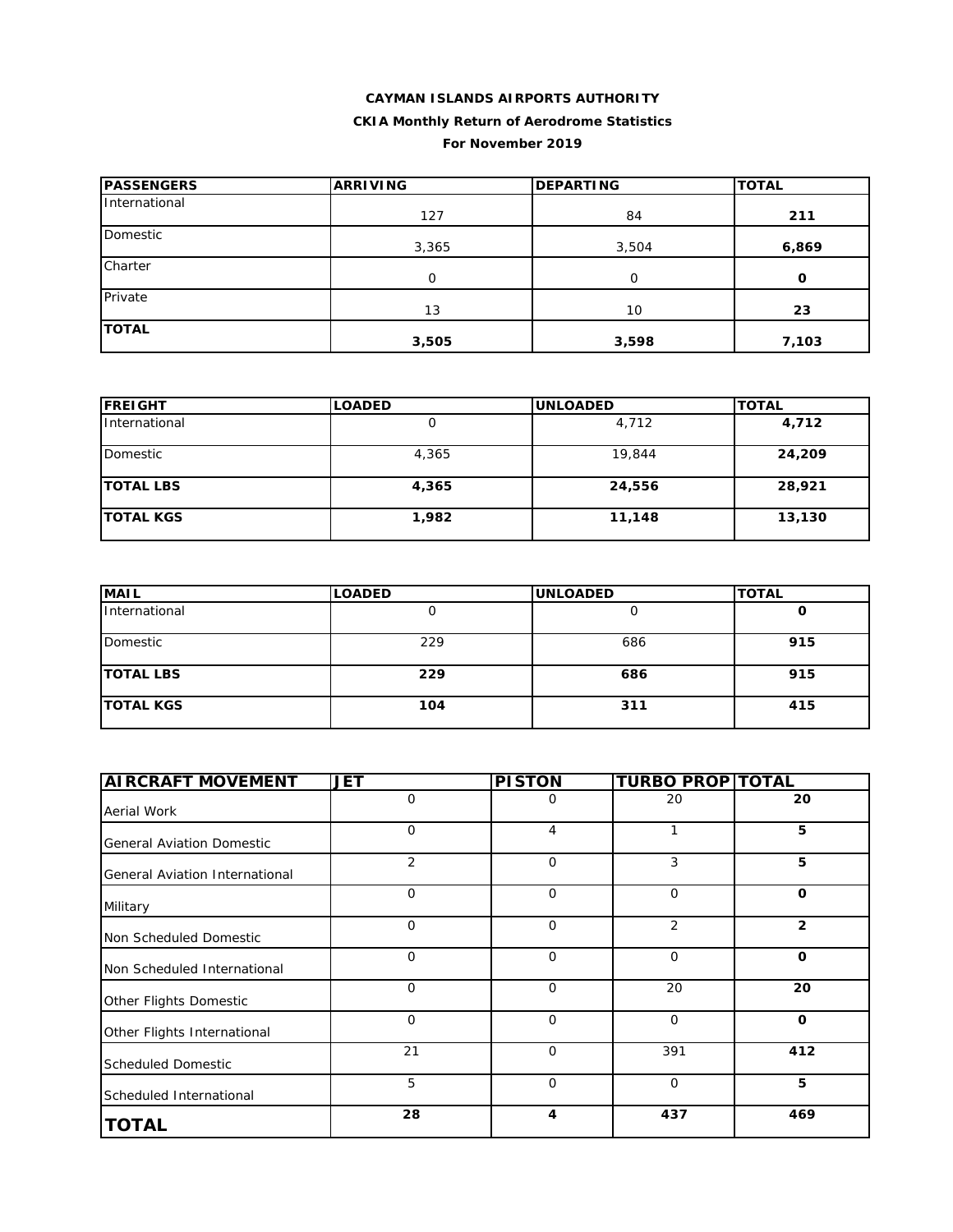### **CAYMAN ISLANDS AIRPORTS AUTHORITY CKIA Monthly Return of Aerodrome Statistics For December 2019**

| <b>IPASSENGERS</b> | <b>ARRIVING</b> | <b>DEPARTING</b> | <b>TOTAL</b> |  |
|--------------------|-----------------|------------------|--------------|--|
| International      | 187             | 34               | 221          |  |
| Domestic           | 3,815           | 3,981            | 7,796        |  |
| Charter            | $\Omega$        | O                | 0            |  |
| Private            |                 | っ                | o            |  |
| <b>TOTAL</b>       | 4,009           | 4,017            | 8,026        |  |

| <b>FREIGHT</b>   | <b>LOADED</b> | <b>UNLOADED</b> | <b>TOTAL</b> |
|------------------|---------------|-----------------|--------------|
| International    |               | 4,691           | 4,691        |
| Domestic         | 2,351         | 15,870          | 18,221       |
| <b>TOTAL LBS</b> | 2,351         | 20,561          | 22,912       |
| <b>TOTAL KGS</b> | 1,067         | 9,335           | 10,402       |

| <b>MAIL</b>      | <b>LOADED</b> | <b>UNLOADED</b> | <b>TOTAL</b> |
|------------------|---------------|-----------------|--------------|
| International    |               |                 | u            |
| Domestic         | 102           | 320             | 422          |
| <b>TOTAL LBS</b> | 102           | 320             | 422          |
| <b>TOTAL KGS</b> | 46            | 145             | 192          |

| <b>AIRCRAFT MOVEMENT</b>         | <b>JET</b>   | <b>PISTON</b> | <b>TURBO PROP TOTAL</b> |                |
|----------------------------------|--------------|---------------|-------------------------|----------------|
| Aerial Work                      | $\mathbf{O}$ | 0             | 0                       | $\Omega$       |
| <b>General Aviation Domestic</b> | $\mathbf{1}$ | $\mathbf 0$   | 9                       | 10             |
| General Aviation International   | 0            | 1             | $\mathbf 0$             | 1              |
| Military                         | $\mathbf{O}$ | $\mathbf 0$   | $\mathbf 0$             | $\mathbf 0$    |
| Non Scheduled Domestic           | $\mathbf{O}$ | $\Omega$      | 1                       | 1              |
| Non Scheduled International      | 4            | $\mathbf 0$   | $\mathbf 0$             | 4              |
| Other Flights Domestic           | $\mathbf{O}$ | $\Omega$      | 2                       | $\overline{2}$ |
| Other Flights International      | $\mathbf{O}$ | $\Omega$      | $\mathbf 0$             | $\mathbf 0$    |
| <b>Scheduled Domestic</b>        | 14           | $\Omega$      | 420                     | 434            |
| Scheduled International          | 4            | $\mathbf 0$   | $\mathbf 0$             | 4              |
| <b>TOTAL</b>                     | 23           | 1             | 432                     | 456            |